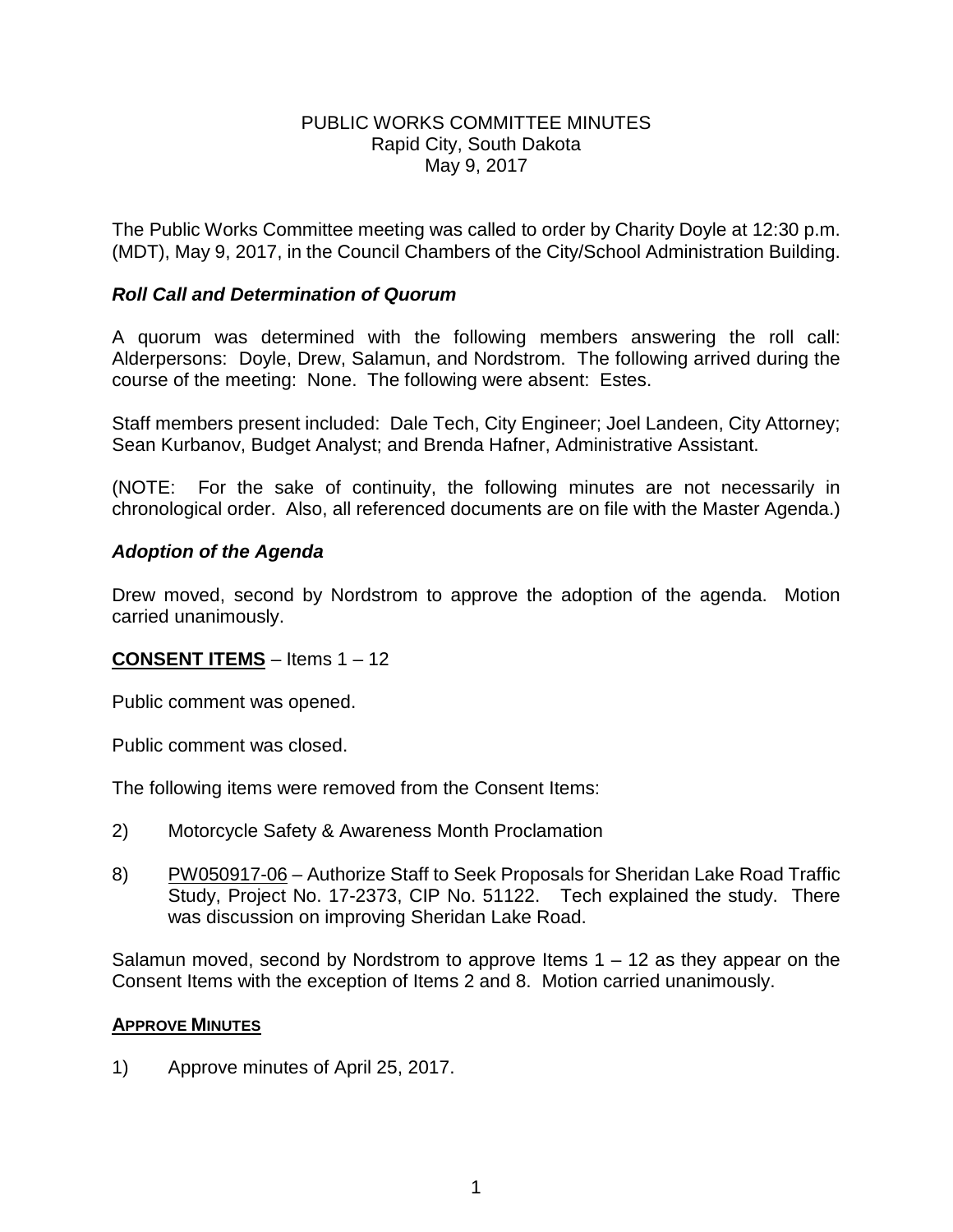## **ITEMS FROM THE PUBLIC WORKS DEPARTMENT**

## **AUTHORIZE STAFF TO ADVERTISE FOR BIDS**

- 3) PW050917-01 WRF Process Reliability Improvements, Project No. 16-2342 / CIP No. 51141. Estimated Cost: \$981,000.00.
- 4) PW050917-02 Pavement Rehabilitation Project Powderhorn Drive, Project No. 17-2376 / CIP No. 50549. Estimated cost: \$250,000.00.
- 5) PW050917-03 Mall Drive PCC Panel Repair, Project No. 17-2387 / CIP No. 50445. Estimated Cost: \$250,000.00.

### **AUTHORIZE MAYOR AND FINANCE OFFICER TO SIGN**

- 6) PW050917-04 Agreement between the City of Rapid City and Banner Associates, Inc. for Water Reclamation Facility (WRF) Potable Water Improvements Construction Administration Services, Project No. 15-2266 / CIP No. 51079, in the amount of \$53,760.00.
- 7) PW050917-05 Agreement between the City of Rapid City and FMG Inc. for Professional Services for West Memorial Park Improvements, Project No. 2246 / CIP No. 51083, in the amount of \$92,000.00.

#### **ENGINEERING SERVICES**

- 9) PW050917-07 Approve Acceptance of Infrastructure for Prairie Acres Sanitary Sewer, City Project No. 15-2297.
- 10) PW050917-08 Approve Request from Fisk Land Surveying & Consulting Engineers for Muth Holdings, LLC for a Variance to Waive the Requirement to Install Sidewalk per City Ordinance 12.08.060 Along Haines Avenue for the Property Located at 4911 Haines Avenue.

#### **WATER RECLAMATION DIVISION**

- 11) PW050917-09 Authorize Staff to Purchase One (1) new Dodge Ram 2500 for the Utility Maintenance Sewer Crew in the amount of \$28,830.00 from Liberty Superstores in lieu of the state bid contract #16998 with Wegner Auto in Pierre. Liberty is offering to sell the truck for \$1.00 less than the state bid amount of \$28,831.00.
- 12) PW050917-10 Authorize Staff to Purchase Two (2) new Dodge Ram 5500 Diesel Truck Chassis for the Utility Maintenance Storm Sewer Crew in the amount of \$87,792.00 from Liberty Superstores in lieu of the state bid contract #16994 with